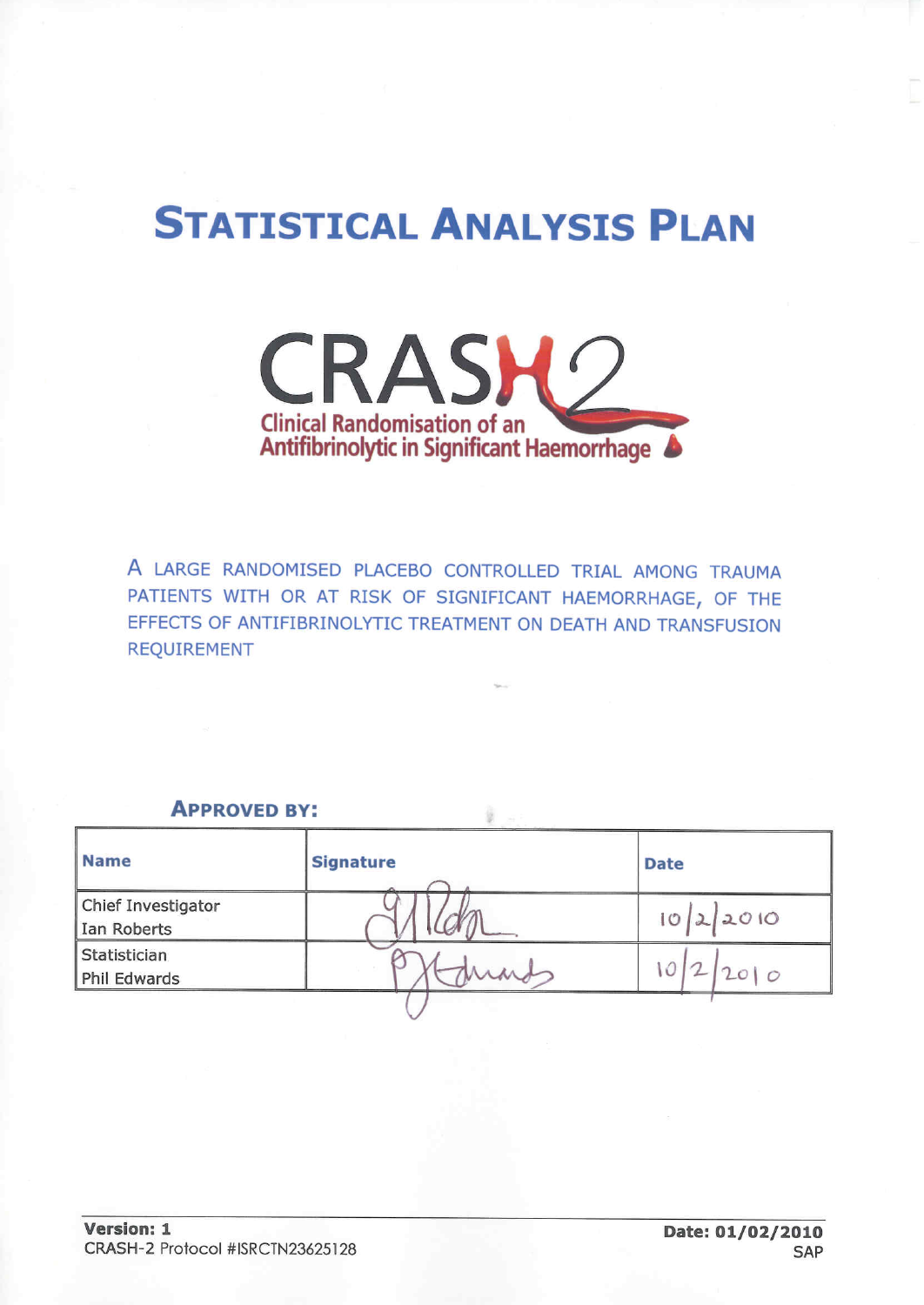## **Contents**

| 3.4. Change the Primary Objective During the Conduct of the Study  3 |
|----------------------------------------------------------------------|
|                                                                      |
| 4.1                                                                  |
| 4.2                                                                  |
| 4.3                                                                  |
|                                                                      |
|                                                                      |
|                                                                      |
|                                                                      |
|                                                                      |
|                                                                      |
|                                                                      |
|                                                                      |
|                                                                      |
|                                                                      |
|                                                                      |
| 7. EVALUATION OF DEMOGRAPHICS AND BASELINE CHARACTERISTICS6          |
|                                                                      |
| 8. EVALUATION OF TREATMENT COMPLIANCE AND EXPOSURE  6                |
|                                                                      |
|                                                                      |
| 9.1 Analysis of Primary, Secondary, and Other Efficacy Endpoints  7  |
|                                                                      |
|                                                                      |
|                                                                      |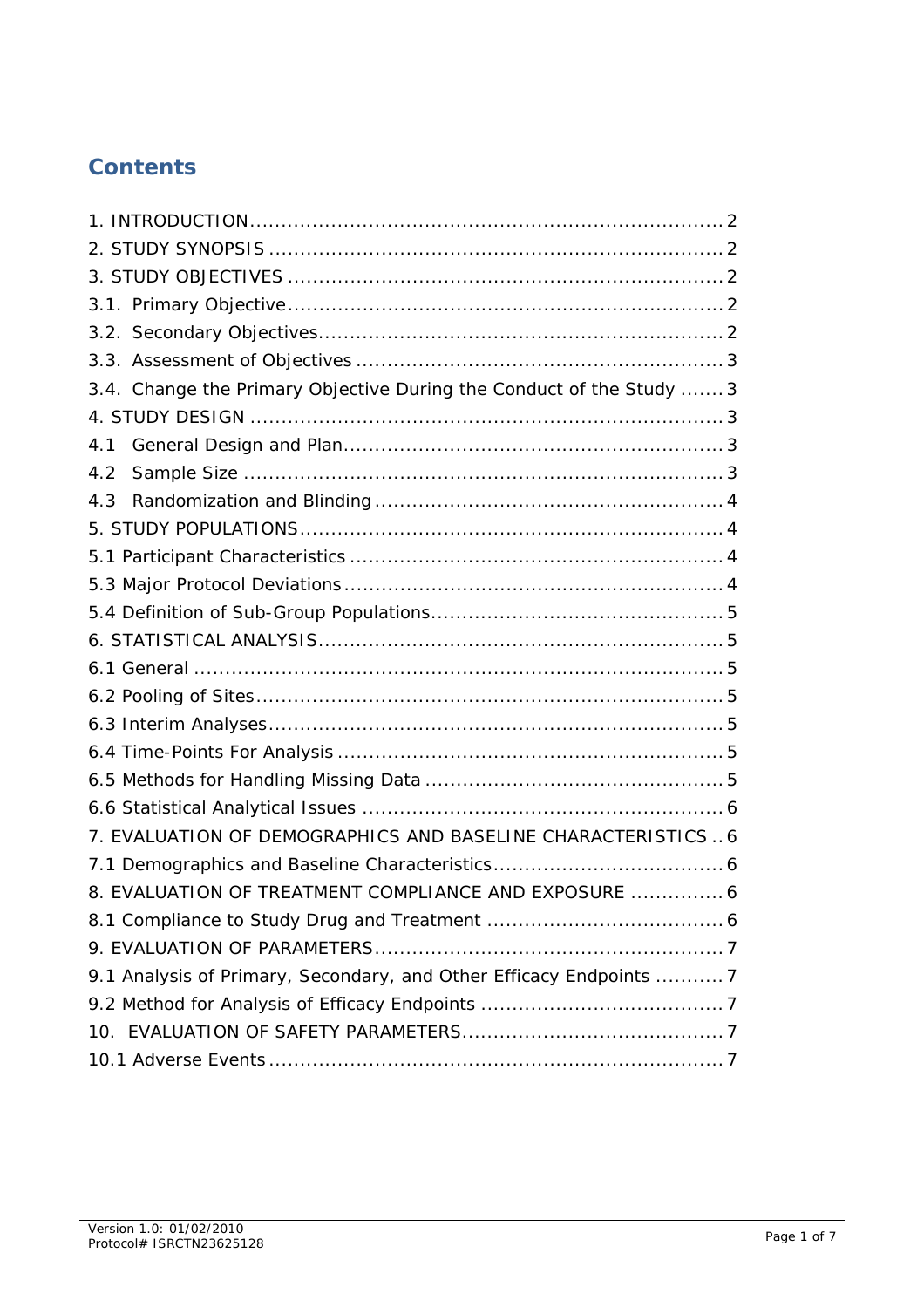## **1. INTRODUCTION**

The outline statistical methods to be used for the analysis of trial data are included in the final trial Protocol. This analysis plan provides full details of the results to be presented. Shell data tables were created to provide an overview of the analysis to be conducted by the Data Monitoring and Ethics Committee (see Appendix 1).

## **2. STUDY SYNOPSIS**

A Randomised Placebo Controlled Trial Among Trauma Patients with Significant Haemorrhage of the Effects of Tranexamic Acid on Death and Transfusion Requirement (CRASH-2).

## **3. STUDY OBJECTIVES**

To quantify the effect on death, vascular events and transfusion requirements of the early administration of the antifibrinolytic agent tranexamic acid in patients with trauma and significant bleeding.

## **3.1. PRIMARY OBJECTIVE**

The primary outcome measure is death in hospital within four weeks of injury.

## **3.2. SECONDARY OBJECTIVES**

Secondary outcome measures are:

## *Blood Products*

- Blood products transfusion given
- Number of units of blood products transfused (including the total number of units of red cells, platelets, fresh frozen plasma and cryoprecipitate)

#### *Disability*

• Death or dependency: this outcome will be measured using the five point Modified Oxford Handicap Scale. We will dichotomise the scale into 'independent' (no symptoms; minor symptoms; some restriction in lifestyle but independent) and 'dependent' (dependent, but not requiring constant attention; fully dependent; requiring attention day and night; death).

#### *Surgery*

• Neurosurgery, chest operation, abdominal operation and pelvis operation. We will analyse all surgery combined and separately.

#### *Thromboembolic episodes*

Stroke, myocardial infarction, pulmonary embolism, clinical evidence of deep vein thrombosis. We will analyse thromboembolic episodes combined and separately.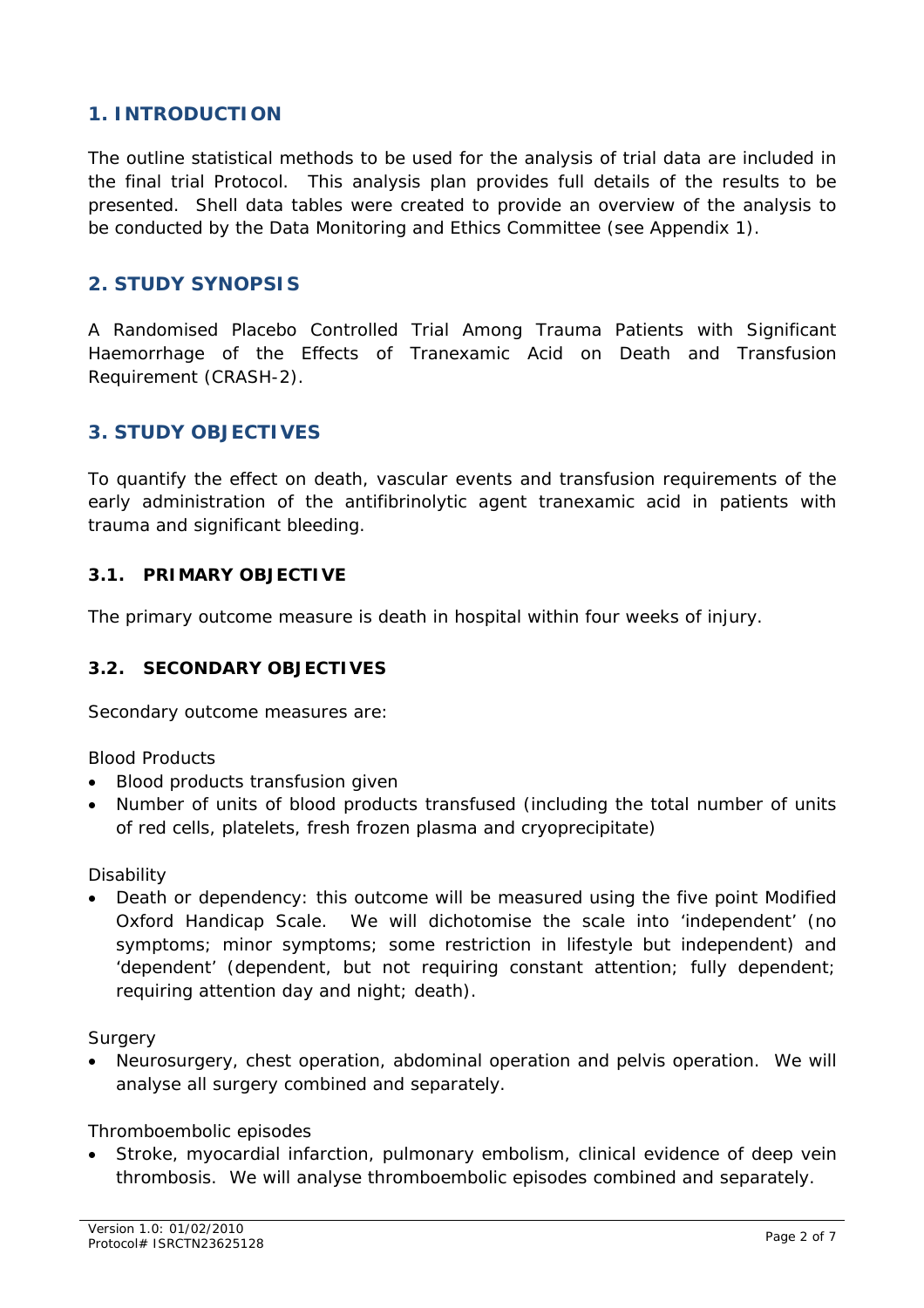## *Gastrointestinal bleeding*

## *Days in intensive care unit*

Causes of death will be described to assess whether deaths were due to bleeding, myocardial infarction, stroke, pulmonary embolism, vascular occlusion (bleeding or myocardial infarction or stroke or pulmonary embolism), multi-organ failure, head injury or other.

## **3.3. ASSESSMENT OF OBJECTIVES**

All outcome variables are recorded on the outcome form which is completed entirely from the hospital notes – no extra tests are needed. The outcome form is completed at death, discharge or four weeks post randomisation, whichever occurs first.

## **3.4. CHANGE OF THE PRIMARY OBJECTIVE DURING THE CONDUCT OF THE STUDY**

There has not been any change in the primary outcome of the study. The following secondary outcomes were included: death or dependency, gastrointestinal bleeding, days in intensive care unit, and type of surgical intervention.

## **4. STUDY DESIGN**

## **4.1 GENERAL DESIGN AND PLAN**

A randomised double blind placebo controlled trial. Adults with trauma who are within 8 hours of injury and have either significant haemorrhage, or who are considered to be at risk of significant haemorrhage, are eligible if the responsible doctor is for any reason substantially uncertain whether or not to use an antifibrinolytic agent. Numbered drug or placebo packs will be available in each participating emergency department. Randomisation will involve calling a 24-hour free-call randomisation service. The call should last only a minute or two and at the end of it the randomisation service will specify which numbered treatment pack to use. For hospitals where telephone randomisation is not feasible, randomisation will be by taking the next consecutively numbered treatment pack. No extra tests are required but a short form must be completed one month later or on discharge or on death (whichever occurs first).

## **4.2 SAMPLE SIZE**

Since even a 2% survival advantage for an intervention as simple as TXA would represent a worthwhile benefit, the main trial has been planned to be able to detect a benefit of this size. If the real mortality difference is in fact 20% versus 18%, then there is about an 85% chance that a trial involving 20,000 patients will achieve 2P<0.01 (and a 95% chance that it will achieve 2P<0.05). With such large numbers, even moderate effects on the numbers needing transfusion or on the mean number of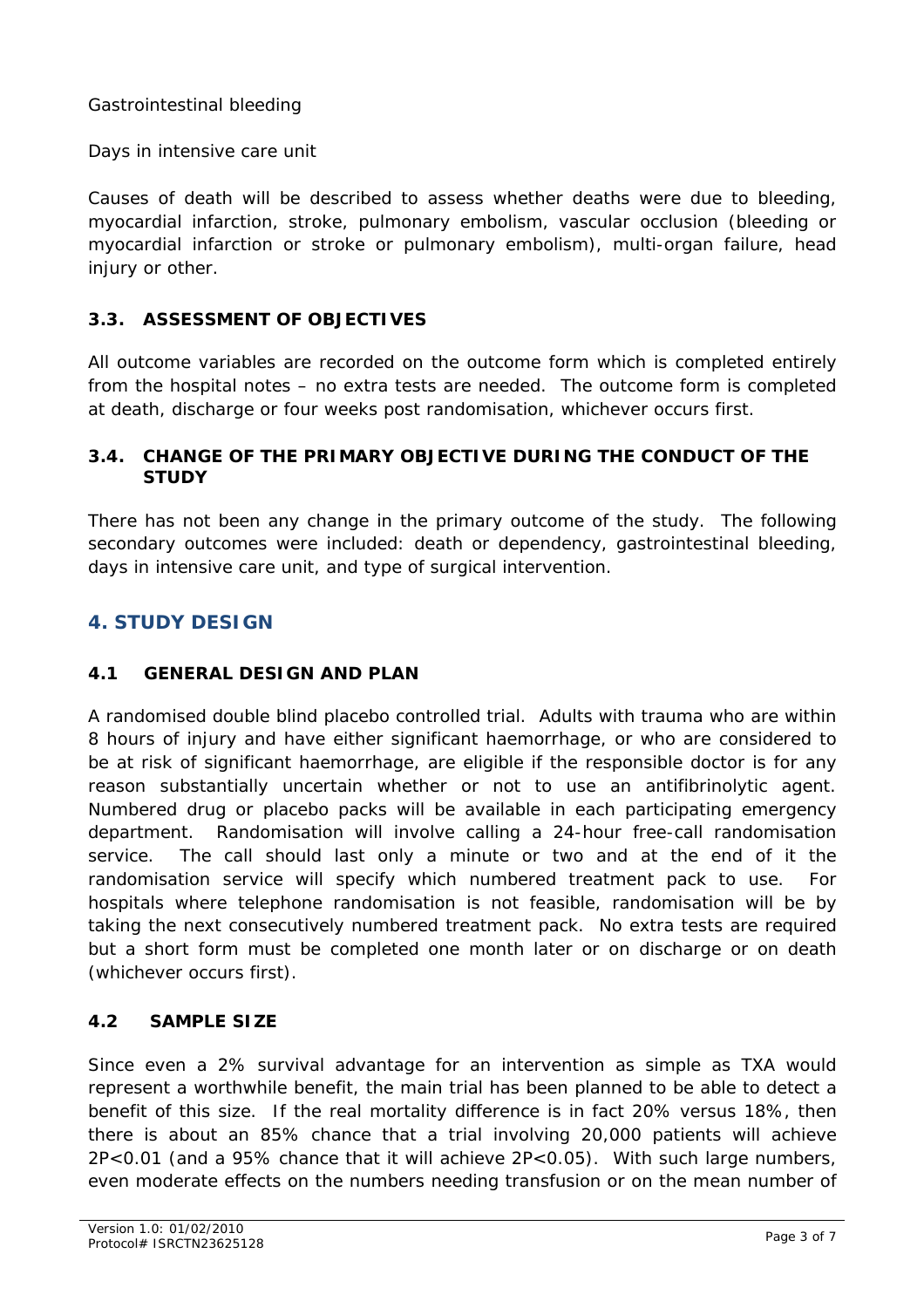units transfused will be determined accurately, as will any substantial effects on nonfatal vascular events (haemorrhagic or occlusive).

## **4.3 RANDOMISATION AND BLINDING**

Patients are randomised in one of two ways: Hospitals with reliable telephone access, where the recruiting doctors are able to provide baseline data in English, will use the central telephone randomisation service provided by the Clinical Trial Service Unit (CTSU) in Oxford. During the call, which will last 2-3 minutes, baseline data are collected and recorded on the central computer. To achieve a reasonable balance on the key prognostic factors, the allocation uses a minimisation algorithm balancing for sex, age (16-24 years, 25-34 years, 35 years and older), hours since injury (1 hour or less, 1-3 hours, over 3 hours), type of injury (blunt or penetrating), Glasgow Coma Scale (3, 4-5, 6-8, 9-12, 13-15), Systolic Blood Pressure (>89, 76-89, 50-75, 1-49, 0), Respiratory Rate (>29, 10-29, 6-9, 1-5, 0), Central Capillary Refill Time (2 or less, 3-4, 5 or more) and country, bearing in mind what packs remain at that hospital. The allocated treatment pack number will be given and recorded on the trial entry form. Hospitals in which the doctors feel that central randomisation is not feasible will use a local pack system. At such hospitals, baseline information will be collected on the trial entry form and the next consecutively numbered treatment pack taken from a box of eight packs (with a random allocation sequence based on a block size of eight, also generated by CTSU). Once the pack number is recorded, the patient is included in the trial whether or not the pack was opened or the allocated treatment started.

## *4.3.1 Blinding*

Blinding is achieved through the use of matching placebo. The blinding process is described in Appendix 1.

## **5. STUDY POPULATIONS**

## **5.1 PARTICIPANT CHARACTERISTICS**

A trial profile of participants will be presented as per the CONSORT recommendations (figure 1). The table of baseline characteristics will be as per Table 4 in DMEC shell tables but excluding the components of the GCS.

## **5.2 DEFINITION OF POPULATIONS FOR ANALYSIS**

The analyses will be on an 'intention-to-treat' basis. All patients will be analysed on the basis of the group to which they were randomised, irrespective of whether the patients in the intervention group actually received the intervention.

## **5.3 MAJOR PROTOCOL DEVIATIONS**

These will be described in the results section.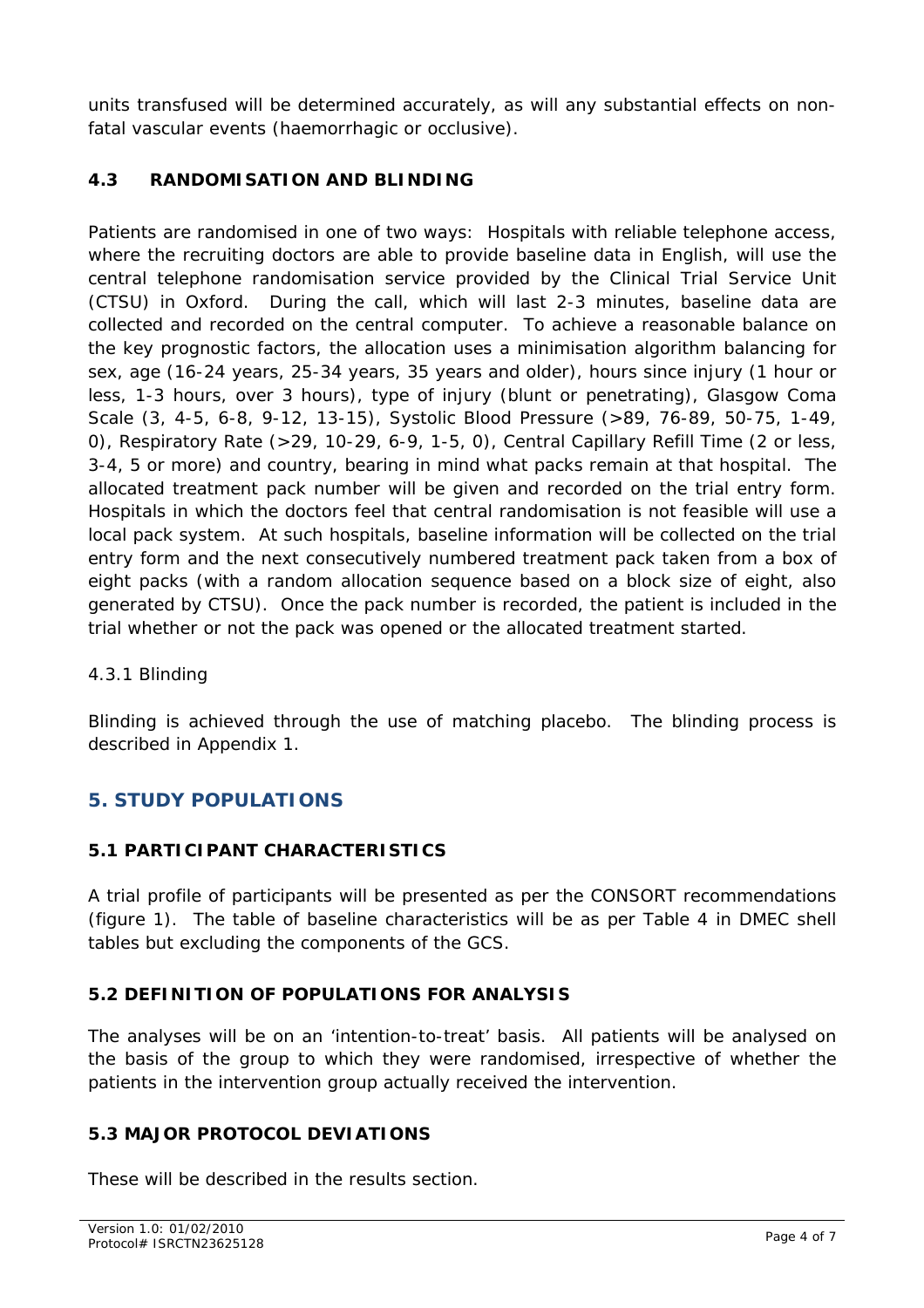## **5.4 DEFINITION OF SUB-GROUP POPULATIONS**

Analysis of the primary outcome will be stratified on:

- hours from injury to randomisation and the initiation of treatment (less than one hour, one to three hours, more than three hours)
- severity of haemorrhage as assessed by systolic blood pressure (≤75, 76-89, >89 mmHg)
- Glasgow Coma Scale (severe [GCS 3-8], moderate [GCS 9-12], mild [GCS 13-15])
- type of injury (blunt/blunt & penetrating, or penetrating only)

Subsequent analyses will include subgroup analyses according to baseline risk of mortality. We will develop a prognostic model including all the baseline variables (age, sex, systolic blood pressure, heart rate, respiratory rate, Glasgow Coma Score, number of hours since injury, central capillary refill time and type of injury). This model will be derived only from the control group. We will categorise the patients according to tertiles of risk and we will report the relative and absolute measures of effect for each category.

## **6. STATISTICAL ANALYSIS**

## **6.1 GENERAL**

For each binary outcome we will report relative risks with 95% confidence intervals and give a two-sided p-value for statistical significance. For analysis of the prespecified subgroups (primary outcome only) we will report relative risks with 99% confidence intervals with two-sided p-value.

## **6.2 POOLING OF SITES**

The data will be pooled across all participating sites.

## **6.3 INTERIM ANALYSES**

Interim analyses were conducted by the independent DMEC as per the DMEC SOP.

## **6.4 TIME-POINTS FOR ANALYSIS**

There will be one analysis at the end of the trial after the database has been locked.

## **6.5 METHODS FOR HANDLING MISSING DATA**

A complete case analysis will be conducted (i.e. only including cases for which the relevant outcome data are available). There will be no imputation for missing data.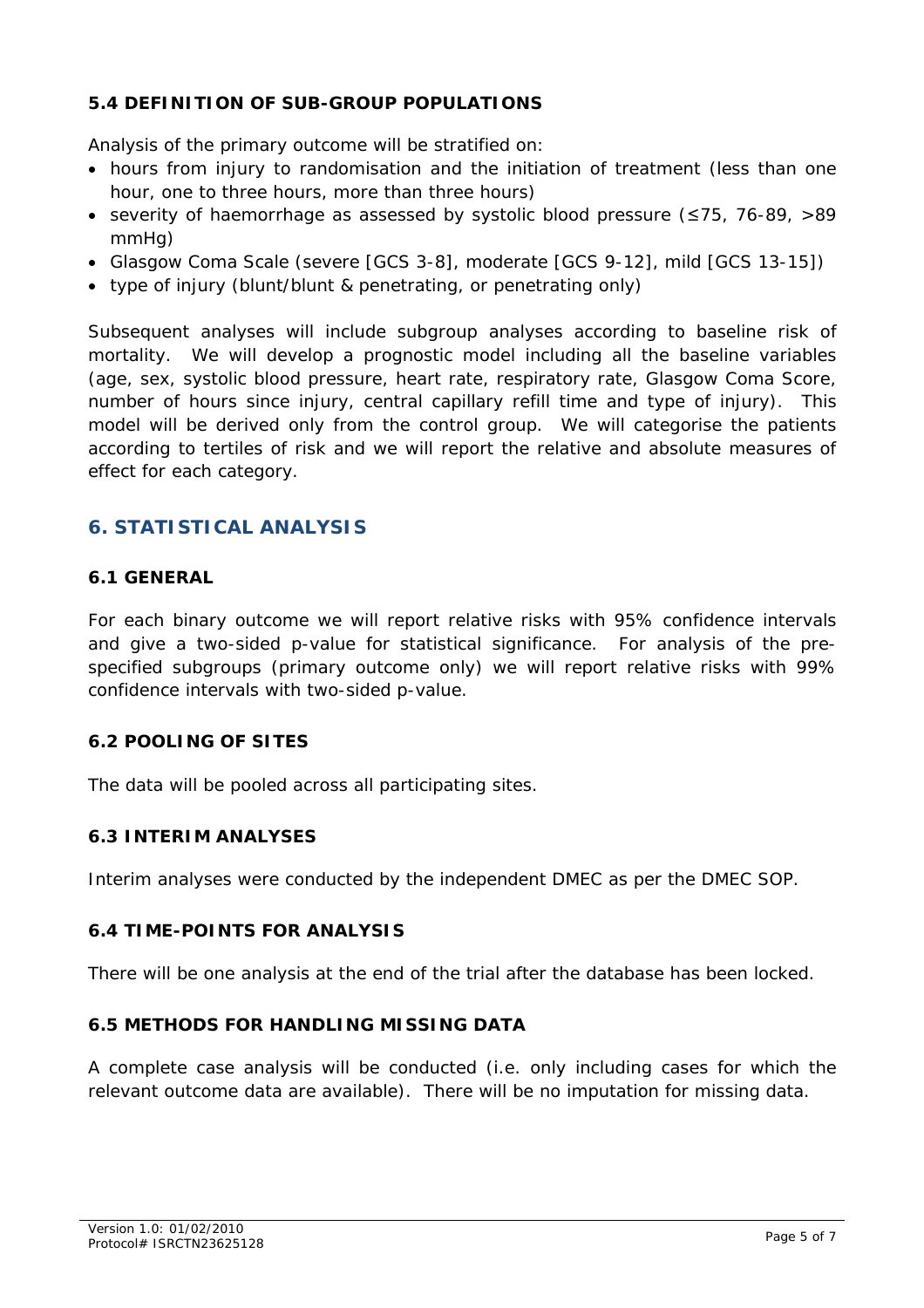## **6.6 STATISTICAL ANALYTICAL ISSUES**

#### *6.6.1 Adjustments for covariate*

There will be no covariate adjustment in the primary analysis.

#### *6.6.2 Multiple Comparisons*

There will be no adjustment for multiple comparisons. We will report 99% confidence intervals for subgroup analyses of the primary outcome.

#### *6.6.3 Examination of Subgroups*

We will report relative risks with 99% confidence intervals for the primary outcome by the following subgroups:

- hours from injury
- severity of haemorrhage systolic blood pressure (≤75, 76-89, >89 mmHg)
- Glasgow Coma Scale (severe, moderate, mild)
- type of injury (blunt, blunt & penetrating, or penetrating only)

We will conduct a test of homogeneity of effects across the subgroups and report a pvalue. Unless there is strong evidence against the null hypothesis of homogeneity of effects (i.e. p<0.001) the overall relative risk will be considered as the most reliable guide to the approximate relative risks in all subgroups.

## **7. EVALUATION OF DEMOGRAPHICS AND BASELINE CHARACTERISTICS**

## **7.1 DEMOGRAPHICS AND BASELINE CHARACTERISTICS**

As outlined above, a trial profile will be presented as per the CONSORT recommendations (figure 1). The baseline characteristics will be presented according to treatment (table 1).

## **8. EVALUATION OF TREATMENT COMPLIANCE AND EXPOSURE**

## **8.1 COMPLIANCE TO STUDY DRUG AND TREATMENT**

Compliance with study treatment will be defined as:

- Received allocated intervention (loading dose)
- Known not to have received allocated intervention (loading dose)
- Unknown whether received allocated intervention (loading dose)
- Continued allocated intervention (maintenance dose)
- Known not to have continued allocated intervention (maintenance dose)
- Unknown whether continued allocated intervention (maintenance dose)

This will be reported in figure 1.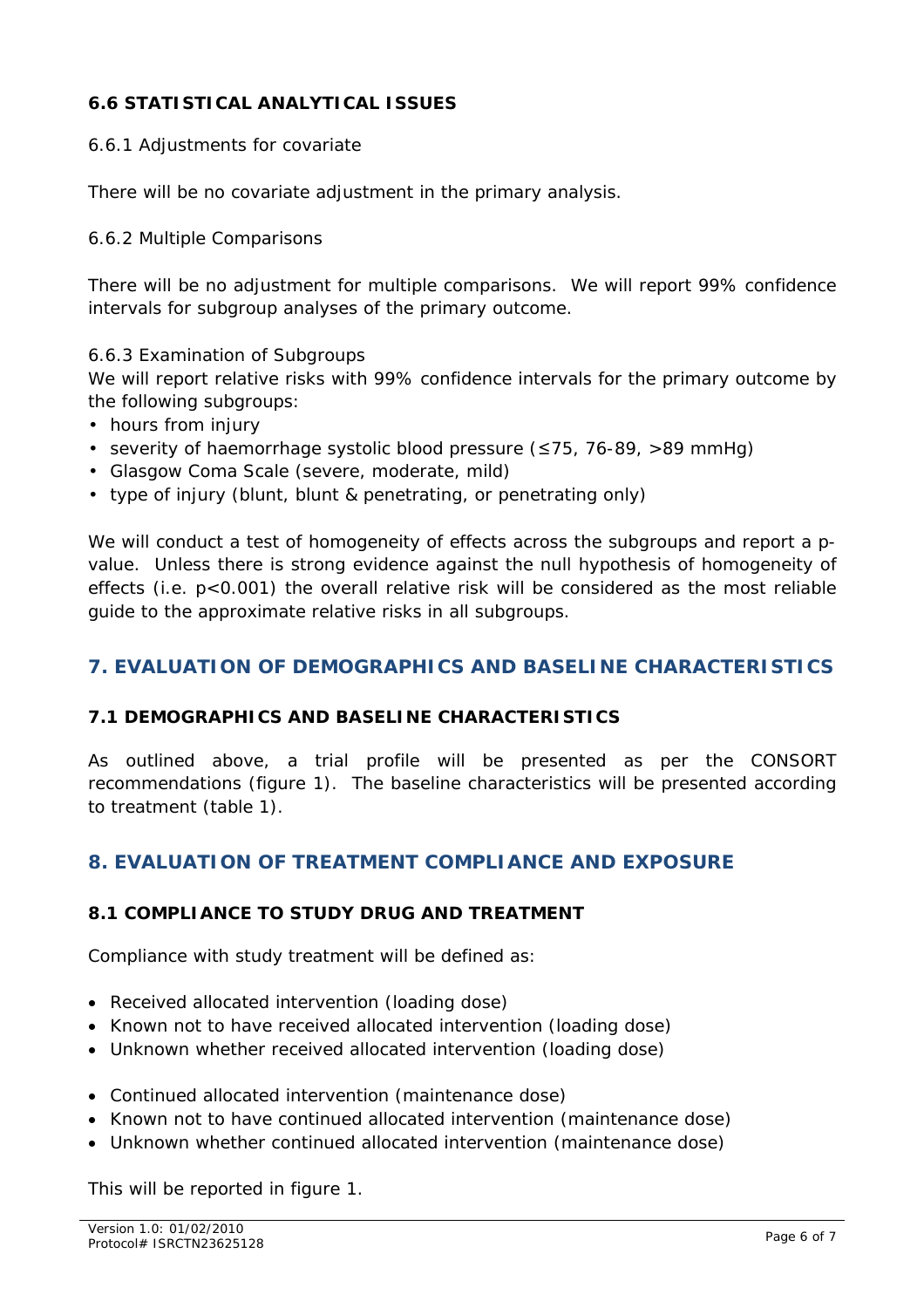## **9. EVALUATION OF PARAMETERS**

## **9.1 ANALYSIS OF PRIMARY, SECONDARY AND OTHER EFFICACY ENDPOINTS**

See section 6 above.

## **9.2 METHOD FOR ANALYSIS OF EFFICACY ENDPOINTS**

#### *9.2.1 Binary Data*

For each binary outcome we will report relative risks with 95% confidence intervals and give a two-sided p-value for statistical significance. For analysis of the prespecified subgroups (primary outcome only) we will report relative risks with 99% confidence intervals with two-sided p-value.

#### *9.2.2 Count Data*

Means and standard deviations will be estimated for count outcomes. We will report the two-sided p-value for statistical significance of the difference in means of logarithms of count outcomes.

#### *9.2.3 Time-to-Event Data*

There will be no analysis of time to event data.

## *9.2.4 Ordinal Scales and Non-Ordered Scales Data*

For the analysis of the patients' condition at discharge, the five point scale will be dichotomised into independent (no symptoms, minor symptoms, and some restriction in lifestyle but independent) and dependent (including death) categories.

## **10. EVALUATION OF SAFETY PARAMETERS**

## **10.1 ADVERSE EVENTS**

Numbers and type will be described using MedDRA codes (Version 12.1).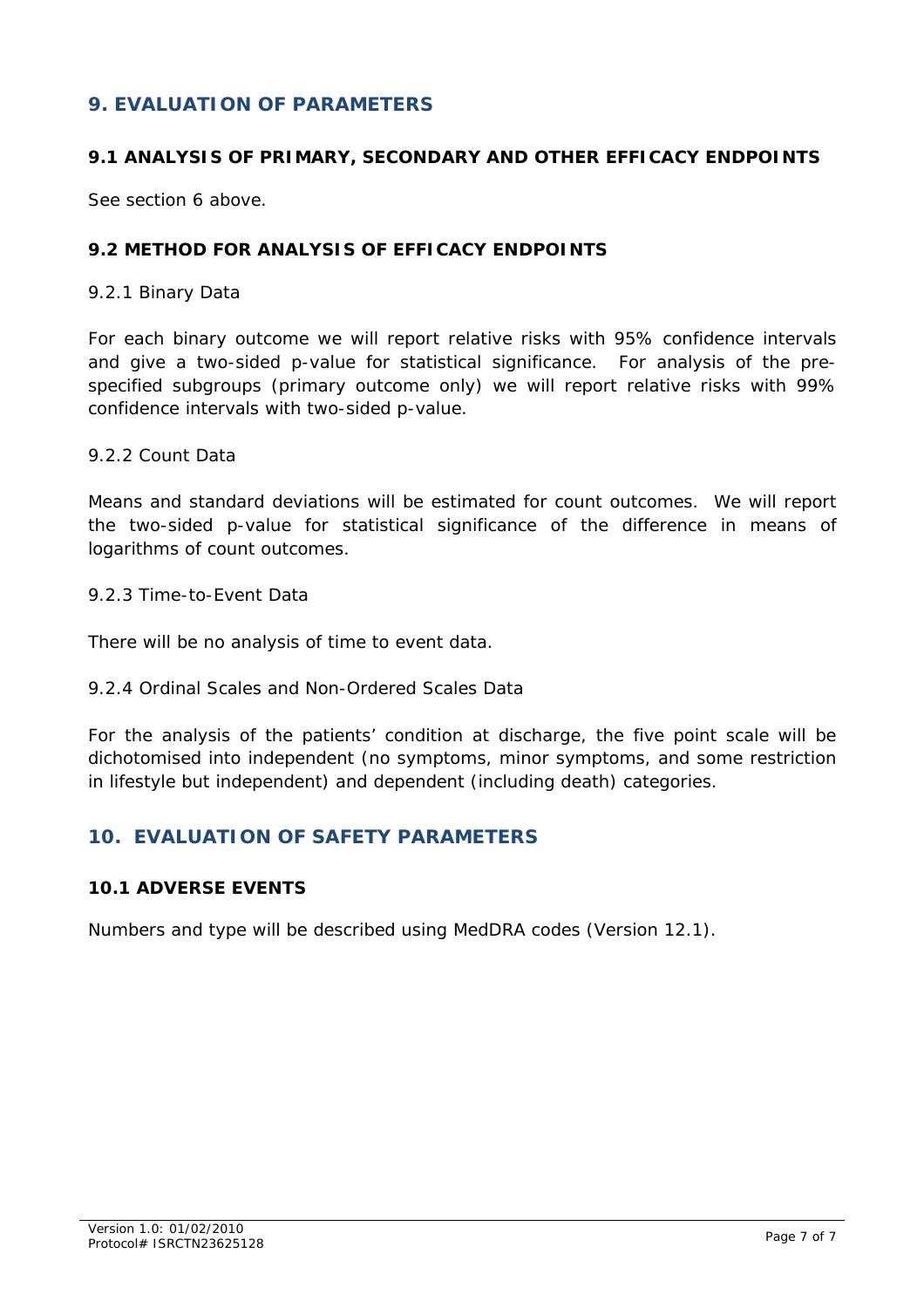## **FIGURE 1 – CONSORT FLOW OF PATIENTS**

|                                                              | <b>Randomization (n=)</b>            |                                                              |
|--------------------------------------------------------------|--------------------------------------|--------------------------------------------------------------|
| Allocated to TXA $(n=)$                                      |                                      | Allocated to placebo $(n=)$                                  |
| Received allocated<br>intervention $(n=)$                    |                                      | Received allocated<br>intervention $(n=)$                    |
| Known not to have received<br>allocated intervention $(n=)$  | <b>Allocation (loading dose)</b>     | Known not to have received<br>allocated intervention $(n=)$  |
| Unknown whether received<br>allocated intervention $(n=)$    |                                      | Unknown whether received<br>allocated intervention $(n=)$    |
| Continued allocated<br>intervention $(n=)$                   |                                      | Continued allocated<br>intervention $(n=)$                   |
| Known not to have continued<br>allocated intervention $(n=)$ | <b>Allocation (maintenance dose)</b> | Known not to have continued<br>allocated intervention $(n=)$ |
| Unknown if allocated<br>intervention continued (n=)          |                                      | Unknown if allocated<br>intervention continued (n=)          |
| No follow-up $(n=)$                                          | Follow-up                            | No follow-up $(n=)$                                          |
|                                                              |                                      |                                                              |
| Analysed $(n=)$                                              | <b>Analysis</b>                      | Analysed $(n=)$                                              |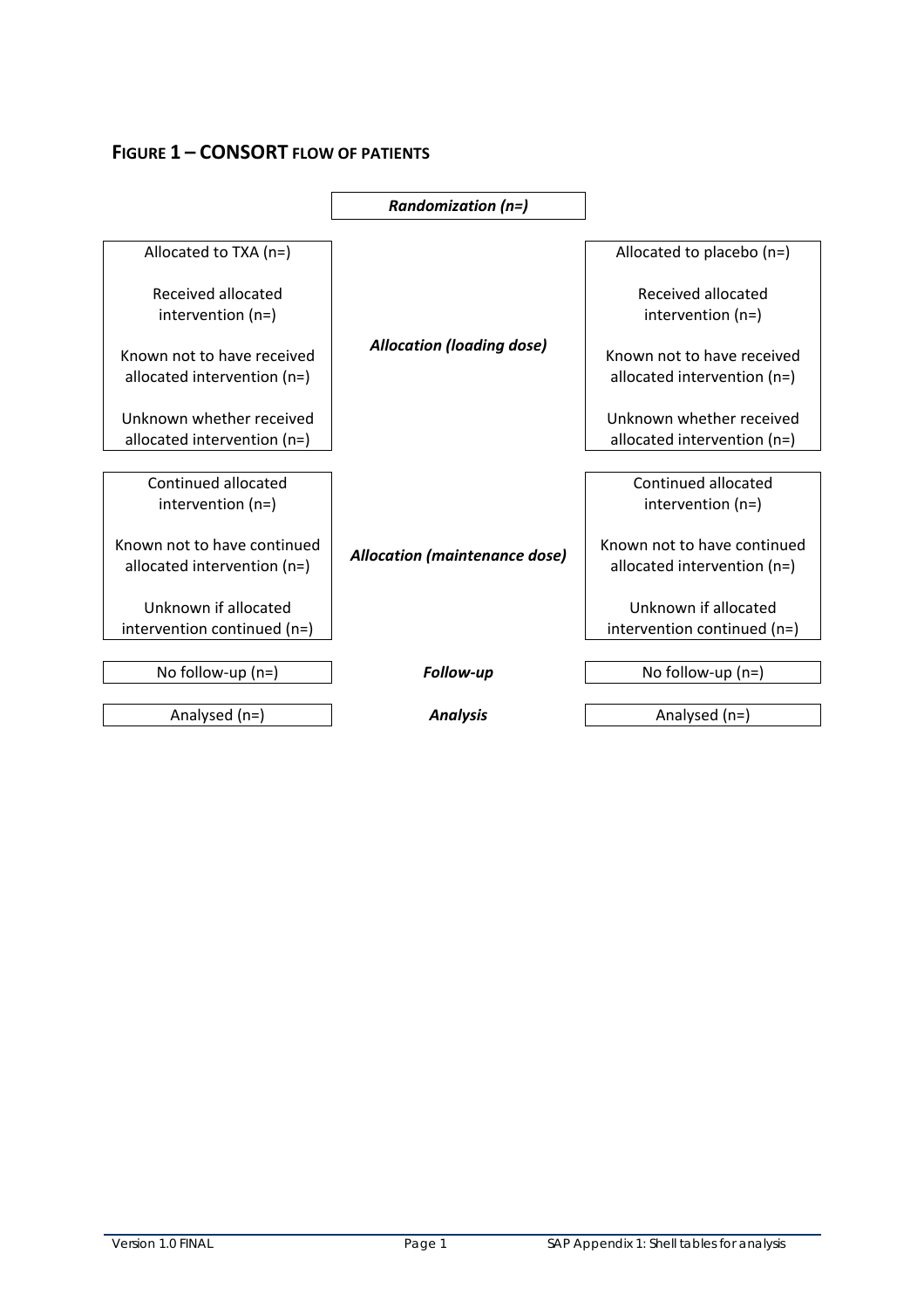| Percentages are of group total<br>unless specified |                        | <b>TXA</b> | <b>Placebo</b> |
|----------------------------------------------------|------------------------|------------|----------------|
| Patients randomized as of <date></date>            |                        |            |                |
| Gender <sup>2</sup>                                | Male                   |            |                |
|                                                    | Female                 |            |                |
| Age <sup>2</sup>                                   | Mean age in years (SD) |            |                |
|                                                    | <25 years              |            |                |
|                                                    | 25-34 years            |            |                |
|                                                    | 35-44 years            |            |                |
|                                                    | $≥45$ years            |            |                |
| Hours since injury <sup>2</sup>                    | <1 hour                |            |                |
|                                                    | 1-3 hours              |            |                |
|                                                    | >3 hours               |            |                |
| Type of injury <sup>2</sup>                        | Blunt <sup>+</sup>     |            |                |
|                                                    | Penetrating            |            |                |
| Systolic BP (mmHg) <sup>2</sup>                    | ≥90 mmHg SBP           |            |                |
|                                                    | 76-89 mmHg SBP         |            |                |
|                                                    | ≤75 mmHg SBP           |            |                |
| Respiratory rate (per min) <sup>2</sup>            | $\geq 30$              |            |                |
|                                                    | $10 - 29$              |            |                |
|                                                    | $6-9$                  |            |                |
|                                                    | $56^4$                 |            |                |
| Central capillary refill time (secs) <sup>2</sup>  | 2 or less              |            |                |
|                                                    | $3$ to $4$             |            |                |
|                                                    | 5 or more              |            |                |
| Heart rate (per min) <sup>2</sup>                  | >107                   |            |                |
|                                                    | 92-107                 |            |                |
|                                                    | 77-91                  |            |                |
|                                                    | <77                    |            |                |
| Glasgow Coma Score <sup>2</sup>                    | Median [IQR]           |            |                |
|                                                    | Severe (GCS 3-8)       |            |                |
|                                                    | Moderate (GCS 9-12)    |            |                |
|                                                    | Mild (GCS 13-15)       |            |                |

† *Blunt/ Blunt & penetrating*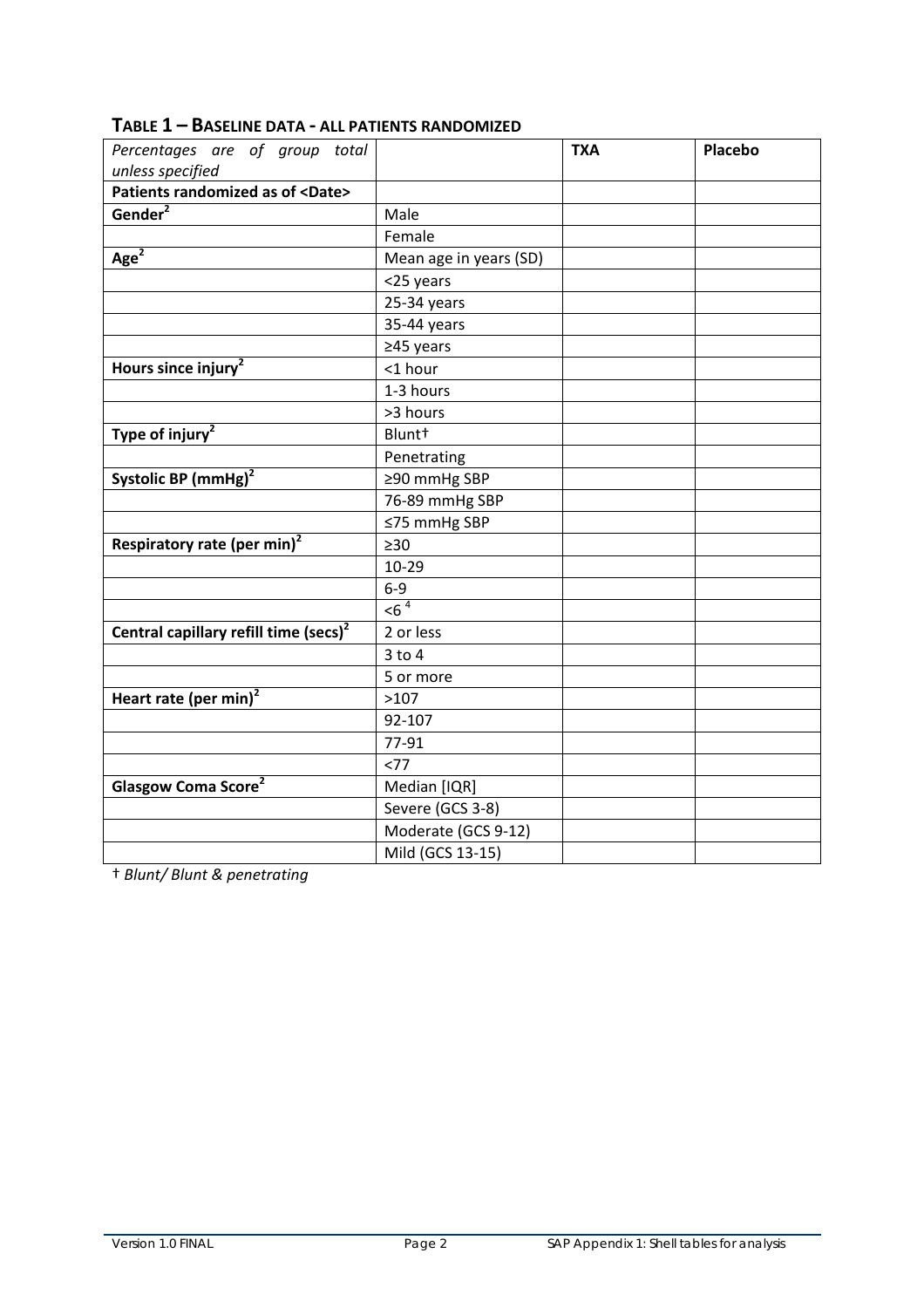|                                |                     | <b>TXA</b> | <b>Placebo</b> | <b>RR (95% CI)</b> | p-value |
|--------------------------------|---------------------|------------|----------------|--------------------|---------|
| <b>All patients</b>            |                     |            |                |                    |         |
| <b>Pre-specified subgroups</b> |                     |            |                | <b>RR (99% CI)</b> | p-value |
| (i) Severity of haemorrhage    | ≥90 mmHg SBP        |            |                |                    |         |
|                                | 76-89 mmHg SBP      |            |                |                    |         |
|                                | ≤75 mmHg SBP        |            |                |                    |         |
| (ii) Time since injury         | $<$ 1 hour          |            |                |                    |         |
|                                | 1-3 hours           |            |                |                    |         |
|                                | >3 hours            |            |                |                    |         |
| (iii) Glasgow Coma Scale       | Severe (GCS 3-8)    |            |                |                    |         |
|                                | Moderate (GCS 9-12) |            |                |                    |         |
|                                | Mild (GCS 13-15)    |            |                |                    |         |
| (iv) Type of injury            | Blunt*              |            |                |                    |         |
|                                | Penetrating only    |            |                |                    |         |

#### **TABLE 2. DEATH WITHIN 4 WEEKS ‐ ALL PATIENTS RANDOMIZED**

*\* Blunt/ Blunt & penetrating*

*Analysis will include p‐value from test of homogeneity of effects between subgroups*

#### **TABLE 3 BLOOD PRODUCTS† TRANSFUSION GIVEN**

|                     | <b>TXA</b> | Placebo | RR (95% CI) | p-value |
|---------------------|------------|---------|-------------|---------|
| <b>All patients</b> |            |         |             |         |

*†All types of blood products (including red cells, fresh frozen plasma, platelets and cryoprecipitate)*

#### **TABLE 4 DISTRIBUTION OF NUMBER OF BLOOD UNITS**

|                            | <b>TXA</b> | <b>Placebo</b> | Mean difference $(95% Cl)$ ‡   p-value |  |
|----------------------------|------------|----------------|----------------------------------------|--|
| Mean units transfused [SD] |            |                |                                        |  |

*‡Analysis will use logarithmic transformation of number of units transfused*

#### **TABLE 5. DEATH OR DEPENDENCY AT 4 WEEKS, DISCHARGE, OR TRANSFER**

|                     | <b>TXA</b> | Placebo | <b>RR (95% CI)</b> | p-value |
|---------------------|------------|---------|--------------------|---------|
| <b>All patients</b> |            |         |                    |         |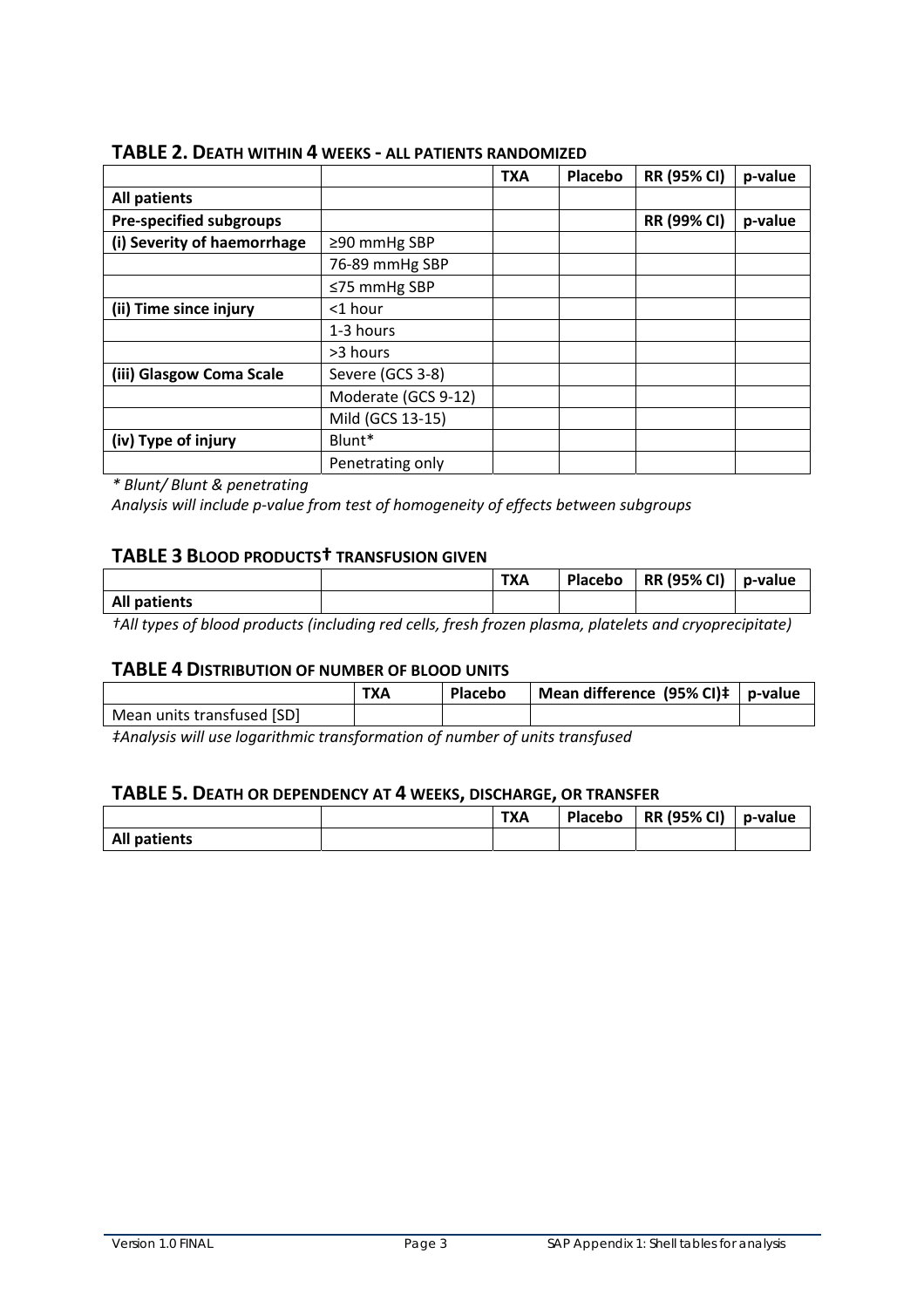#### **TABLE 6 MANAGEMENT AND COMPLICATIONS**

|                                  |                              | <b>TXA</b> | Placebo | <b>RR (95% CI)</b>                     | p-value |
|----------------------------------|------------------------------|------------|---------|----------------------------------------|---------|
| All surgery                      |                              |            |         |                                        |         |
|                                  | <b>NS</b> operation          |            |         |                                        |         |
|                                  | Chest operation              |            |         |                                        |         |
|                                  | Abdominal operation          |            |         |                                        |         |
|                                  | Pelvis operation             |            |         |                                        |         |
| Thromboembolic episodes          |                              |            |         |                                        |         |
|                                  | Pulmonary embolism           |            |         |                                        |         |
|                                  | Deep vein thrombosis         |            |         |                                        |         |
|                                  | <b>Stroke</b>                |            |         |                                        |         |
|                                  | <b>Myocardial infarction</b> |            |         |                                        |         |
| <b>Gastrointestinal bleeding</b> |                              |            |         |                                        |         |
|                                  |                              |            |         |                                        |         |
| Days in intensive care unit      |                              |            |         | <b>Mean</b><br>difference<br>(95% CI)‡ | p-value |
| Mean days in ICU [SD]            |                              |            |         |                                        |         |

*‡Analysis will use logarithmic transformation of number of days in ICU*

## **TABLE 7. CAUSE OF DEATH**

|                           |                              | <b>TXA</b> | Placebo | <b>RR (95% CI)</b> | p-value |
|---------------------------|------------------------------|------------|---------|--------------------|---------|
| <b>Bleeding</b>           |                              |            |         |                    |         |
| <b>Vascular occlusion</b> |                              |            |         |                    |         |
|                           | <b>Myocardial infarction</b> |            |         |                    |         |
|                           | <b>Stroke</b>                |            |         |                    |         |
|                           | Pulmonary embolism           |            |         |                    |         |
| Multi organ failure       |                              |            |         |                    |         |
| <b>Head injury</b>        |                              |            |         |                    |         |
| Other                     |                              |            |         |                    |         |

Notes

*1. All analyses include all patients randomized, on an intention‐to‐treat basis*

*2. Groups are pre‐specified randomization strata*

*3. Includes patients for whom Systolic BP was not known*

*4. Includes patients for whom respiratory rate was not known*

*5. Denominators are of patients with management data received; numerators are number of patients non‐ compliant*

*6. Denominators are of patients with information on dose received*

*\* indicates |z| > 3*